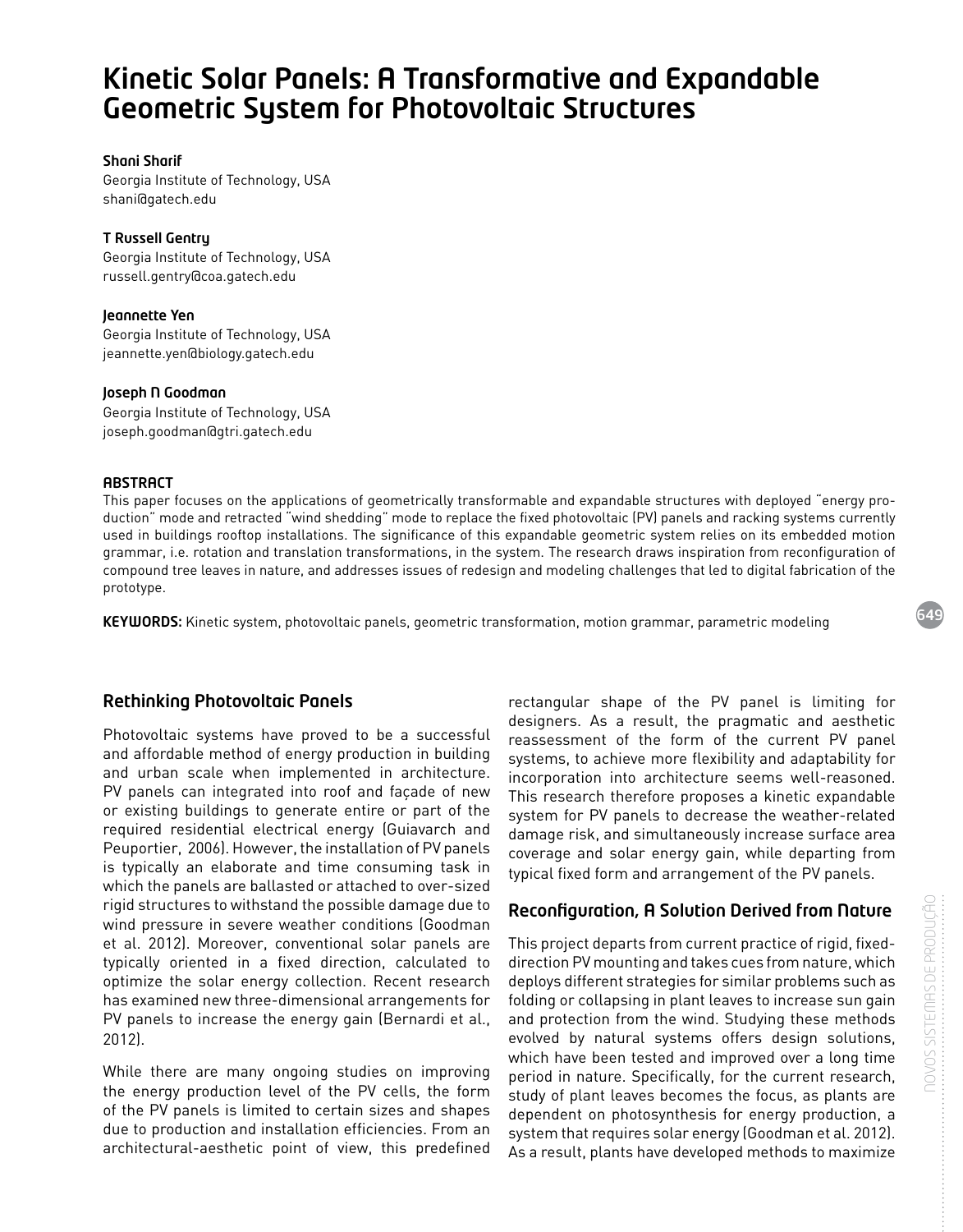650

the surface area of leaves while simultaneously able to morph geometrically to resist the wind pressure. A main factor in measuring the wind resistance is the drag of a tree that is determined by exposed surface area of the leaves, especially in broad-leaved trees. There two main methods that plants have adapted as a solution, folding in leaves with corrugated patterns (De Focatiis and Guest, 2002), and reconfiguration of leaflets in compound leaves (Vogel, 1989), which both are fully reversible methods. Leaves folding mechanism have been previously studied and adapted for solar panels and lightweight antennae of satellites (Kobayashi, Kresling and Vincent, 1998), while for this research the reconfiguration of compound leaves in trees such as black locust and black walnut was adopted. In this method, which was studied by Vogel, trees with elongated leaflets or leaves in an alternate sequence along a branch are reconfigured and appressed toward the branch in wind to resist the pressure. Consequently, a reconfigurable and collapsible panel system to resist the wind pressure and increase the surface area for solar gain has been adapted for the current research.

## An Expandable Geometric Structure

Kinetic structures consisting of rigid bars and/or plates connected by revolute joints - also known as deployable, retractable or expandable structures - are intriguing motion system that can be packed very small, and expanded, uni-directionally or omni-directionally to a predetermined size and shape providing for greater surface area and enclosed volume. These systems provide a wide range of applications from solar panels and lightweight antennae for satellites to large-span roof structures and consumer products such as toys or lamps (Patel and Ananthasuresh, 2007) (Luo, Mao and You, 2007). These kinetic structures, often with a single

degree of freedom, have different types based on their structural configurations, such as angulated scissorlike frame elements invented by Hoberman (Hoberman 1991), which was extended into structures in which their bar elements were covered or replaced with rigid planes (Kassabian and Pellegrino, 1999). There is another type of kinetic structures, referred to by Joseph Clinton as transformation structures that are the main focus of this research (Clinton, 1971). In the past, this type of expandable geometric structures have been studied and proposed for possible applications in the aerospace technologies in 60's and 70's by researchers and designers such as Fuller and Clinton. The rigid geometric expandable structures are divided into two main types: two-dimensional tessellation transformation structures and three-dimensional polyhedral transformation structures (Figure 1).

The two-dimensional tessellation and three-dimensional polyhedral transformation structures are composed of two parts: *main modules* - in shape of triangle, square and hexagon - and the *connecting modules* - in shape of three-, four- or six-armed stars (Figure 1). In these structures, each end point of the connecting modules links to one of the corners of the main modules. It should be taken into account that the specified module shapes would result in final regular Euclidean 2D and 3D forms. In addition, both the two- and three-dimensional systems have two main geometric transformations in a simultaneous operation: translation and rotation, one planar and the other spatial. The combination of these transformations demonstrates a visually complex kinetic movement, while maintaining mechanical simplicity necessary for fabrication and operation of the system. A specific type of two-dimensional tessellation structure with square shaped main modules and cross-shaped connecting module has been selected for this study



Fig. 1. Top: Two-dimensional Tessellation Transformations (Clinton, 1971), Bottom: Three-dimensional Polyhedral Transformation (Verheyen, 1989)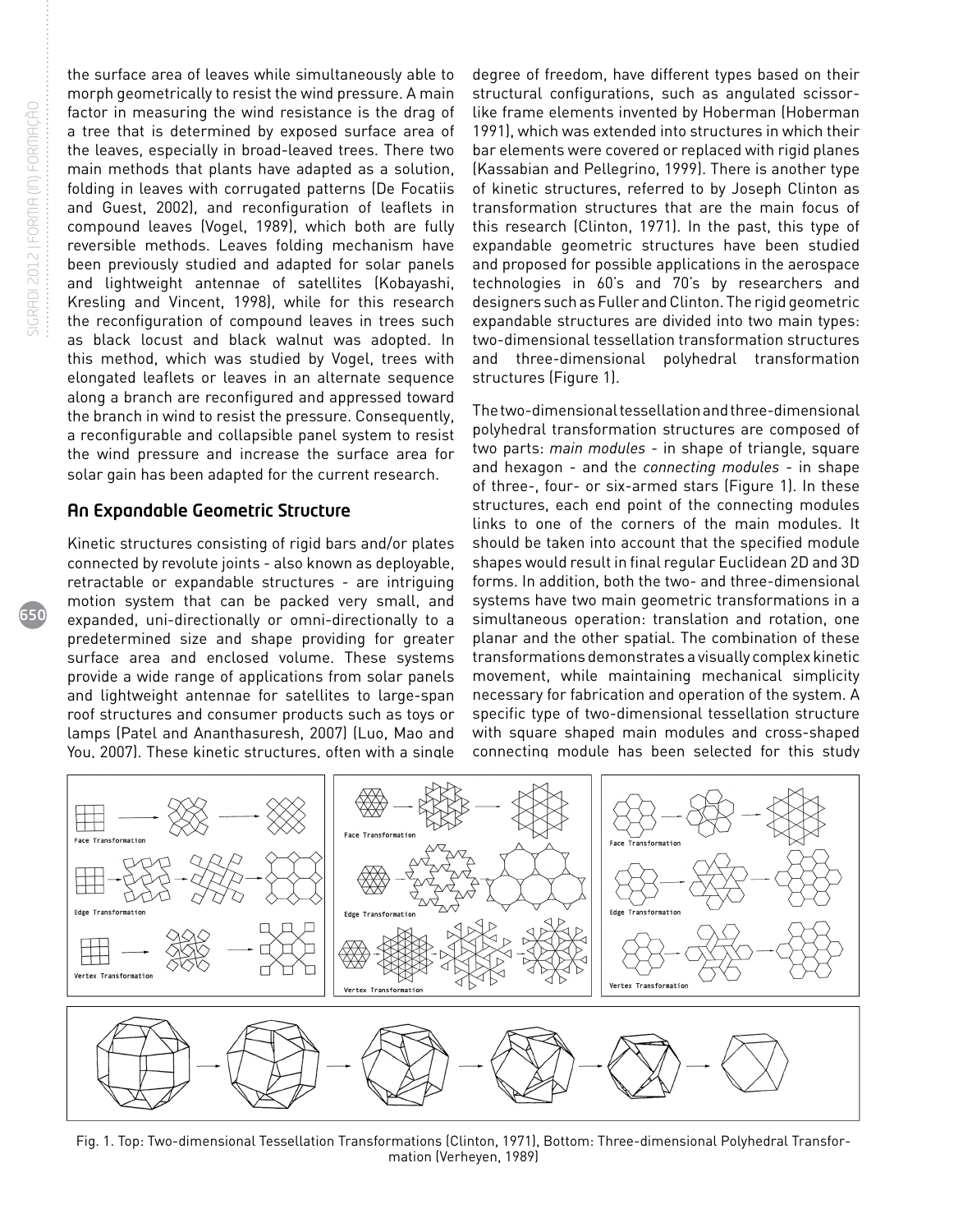due to two factors, the planar form of this tessellation would facilitate its integration on the roof or façade of buildings, and existing rectangular PV cells would fit on the structure.

# Development of Form: From Geometry to Fabrication

At the first stage of the study, the selected twodimensional tessellation transformative structure with square and cross-shaped elements have been analyzed in order to decipher the exact movement mechanism, based on an embedded motion grammar in the system, composed of transmitted rotation and transformation from the central module to the adjacent and consequently to the entire system (Figure 2). The discerned motion grammar has been adopted as the basis for a parametric model to facilitate the reconstruction of the abstract linear geometric concept into a materialized kinetic model.



Fig. 2. Motion study of the tessellation transformation with square-shape main modules

Consequently, the first model for the fabrication based on the material thickness and type of hinged joints has been designed based on the original geometric model. In this model, the connecting modules maintained the original cross shape with added thickness to the axis line. These connecting modules proved to be problematic due to the undesired overlap of the elements. Thus, the connecting modules were redesigned and replaced with offset cross-shape modules that could rotate and nest next to each other in the closed arrangement of the system (Figure 3).

This change in the shape of the connecting module, necessary for materialization and fabrication, results in some limitations in the total rotation angle of the system compared to linear geometric model. With this change, the system can only rotate 90 degrees to open and close - from closed (0° R) to open (90° R)- compared the geometric model that would allow for 180 degrees rotation for bidirectional operation -from closed (0° R) to open (90°R) to closed (180°R).

The fabricated transformable square tessellation has the expansion rate of 3.7, ratio of open gross area to closed gross area. However, the area of the covered surface remains the same in the open and closed arrangements. The second stage of the process was concentrated on increasing the surface area coverage in the deployed arrangement of the system to maximize the exposure to the sun and solar energy gain. To increase the surface area, more PV panels have to be added to the current system while these panels should not interfere with the main kinetics of the system and the movement of existing panels. As the first step, the addition of the panels to the connecting modules has been explored. This method proved to be feasible and increased the surface area coverage of the open arrangement two times more then the basic pattern. In addition, the shape of the connecting modules was changed in order to embed the new panels within the connecting modules to not interfere with main role of the connecting modules for linking and moving all the system parts (Figure 4).



Fig. 3. Cross-shape connecting module



Fig. 4. Kinetic solar panels with two overlapped layers

Finally, the main modules of the system had to be redesigned. The flat main square modules were divided into four square segments, elevated, rotated 90 degrees and enlarged to increase the total size of the modules. Taking advantage of a weaving pattern, and taking into account the sequence of the elevated modules, the panels in the final proposed system have 3.3 times more surface coverage (compare to the 3.7 expansion rate of the whole system) in the open arrangement of the modules. An instance of the system, with a total coverage of 3.24 square meter in closed mode (60cm x

651